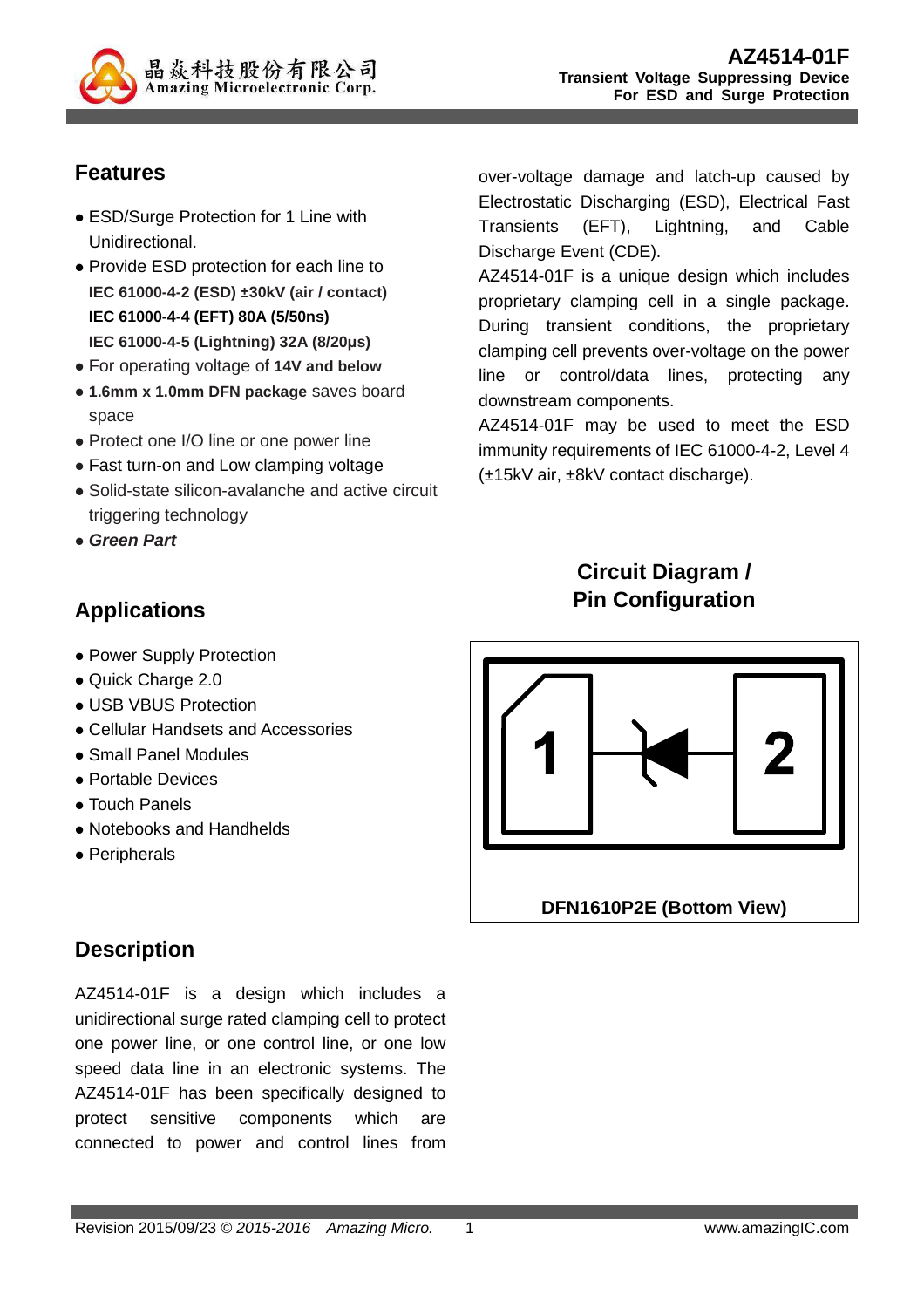

#### **SPECIFICATIONS**

| <b>ABSOLUTE MAXIMUM RATINGS</b>                |                        |                 |              |  |
|------------------------------------------------|------------------------|-----------------|--------------|--|
| <b>PARAMETER</b>                               | <b>SYMBOL</b>          | <b>RATING</b>   | <b>UNITS</b> |  |
| Peak Pulse Current ( $tp = 8/20\mu s$ )        | <b>I</b> pp            | 32              | A            |  |
| Operating Supply Voltage (pin-1 to pin-2)      | $V_{DC}$               | 15.4            | V            |  |
| pin-1 to pin-2 ESD per IEC 61000-4-2 (Air)     | $V_{ESD-1}$            | ±30             | kV           |  |
| pin-1 to pin-2 ESD per IEC 61000-4-2 (Contact) | $V_{ESD-2}$            | ±30             | kV           |  |
| <b>Lead Soldering Temperature</b>              | ${\sf T}_{\sf SOL}$    | 260 (10 sec.)   | $^{\circ}C$  |  |
| <b>Operating Temperature</b>                   | $T_{OP}$               | $-55$ to $+125$ | $^{\circ}C$  |  |
| Storage Temperature                            | ${\sf T}_{\text{STO}}$ | $-55$ to $+150$ | $\rm ^{o}C$  |  |

| <b>ELECTRICAL CHARACTERISTICS</b>                 |                       |                                                              |             |            |            |              |
|---------------------------------------------------|-----------------------|--------------------------------------------------------------|-------------|------------|------------|--------------|
| <b>PARAMETER</b>                                  | <b>SYMBOL</b>         | <b>CONDITIONS</b>                                            | <b>MINI</b> | <b>TYP</b> | <b>MAX</b> | <b>UNITS</b> |
| <b>Reverse Stand-Off</b>                          |                       |                                                              |             |            |            | V            |
| Voltage                                           | $V_{RWM}$             | pin-1 to pin-2, $T=25$ °C.                                   |             |            | 14         |              |
| Reverse Leakage                                   |                       | $V_{\text{RWM}}$ = 14V, T=25 °C, pin-1 to                    |             |            |            |              |
| Current                                           | $I_{\text{L}eak}$     | pin-2.                                                       |             |            | 0.1        | μA           |
| Reverse Breakdown                                 |                       | $I_{\text{BV}}$ = 1mA, T=25 °C, pin-1 to                     |             |            |            | V            |
| Voltage                                           | $V_{BV}$              | pin-2.                                                       | 15.5        |            | 18         |              |
| <b>Forward Voltage</b>                            | $V_F$                 | $I_F = 15 \text{mA}$ , T=25 °C, pin-2 to                     | 0.6         |            | 1.2        | V            |
|                                                   |                       | pin-1.                                                       |             |            |            |              |
| <b>Surge Clamping</b>                             |                       | $I_{PP} = 5A$ , tp=8/20 $\mu$ s, T=25 °C,                    |             | 17.5       |            | V            |
|                                                   |                       | pin-1 to pin-2.                                              |             |            |            |              |
| Voltage                                           | V <sub>CL-surge</sub> | $I_{PP}$ =32A, tp=8/20 $\mu$ s, T=25 °C,                     |             |            |            |              |
|                                                   |                       | pin-1 to pin-2.                                              |             | 21.0       |            | V            |
|                                                   |                       |                                                              |             |            |            |              |
| <b>ESD Clamping</b>                               | $V_{\text{clamp}}$    | IEC 61000-4-2 +8kV $(ITIP =$<br>16A), T=25 °C, Contact mode, |             | 18         |            | V            |
| Voltage (Note 1)                                  |                       | pin-1 to pin-2.                                              |             |            |            |              |
|                                                   |                       |                                                              |             |            |            |              |
| <b>ESD Dynamic</b>                                |                       | IEC 61000-4-2 0~+8kV, T=25                                   |             | 0.04       |            |              |
| $R_{\text{dynamic}}$<br><b>Turn-on Resistance</b> |                       | °C, Contact mode, pin-1 to<br>pin-2.                         |             |            |            | Ω            |
| Channel Input                                     |                       | $V_R = 0V$ , f = 1MHz, T=25 °C,                              |             |            |            |              |
| Capacitance                                       | $C_{\text{IN}}$       | pin-1 to pin-2.                                              |             | 340        | 400        | рF           |
|                                                   |                       |                                                              |             |            |            |              |

Note 1: ESD Clamping Voltage was measured by Transmission Line Pulsing (TLP) System.

TLP conditions:  $Z_0 = 50\Omega$ ,  $t_p = 100$ ns,  $t_r = 1$ ns.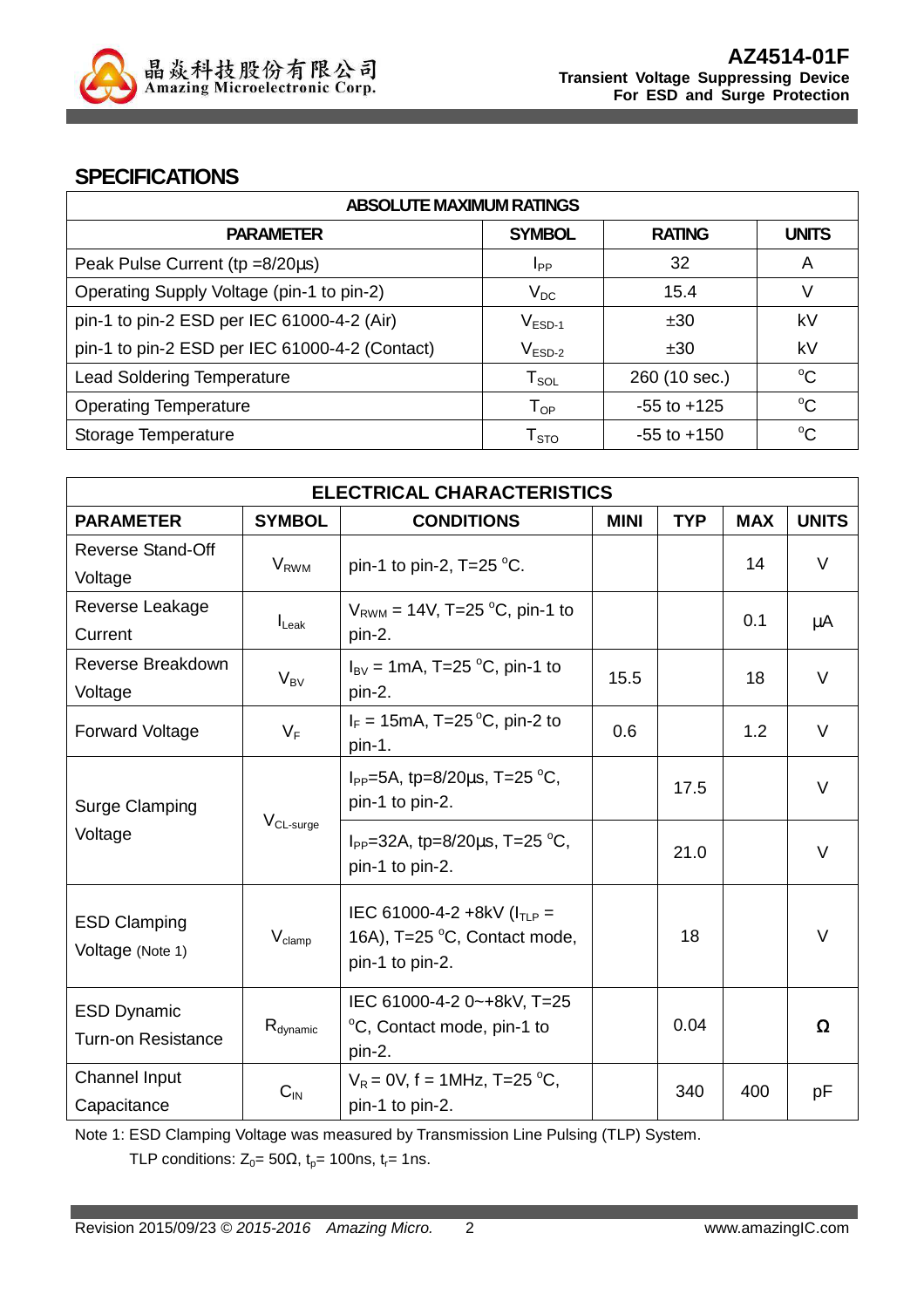

# **Typical Characteristics**

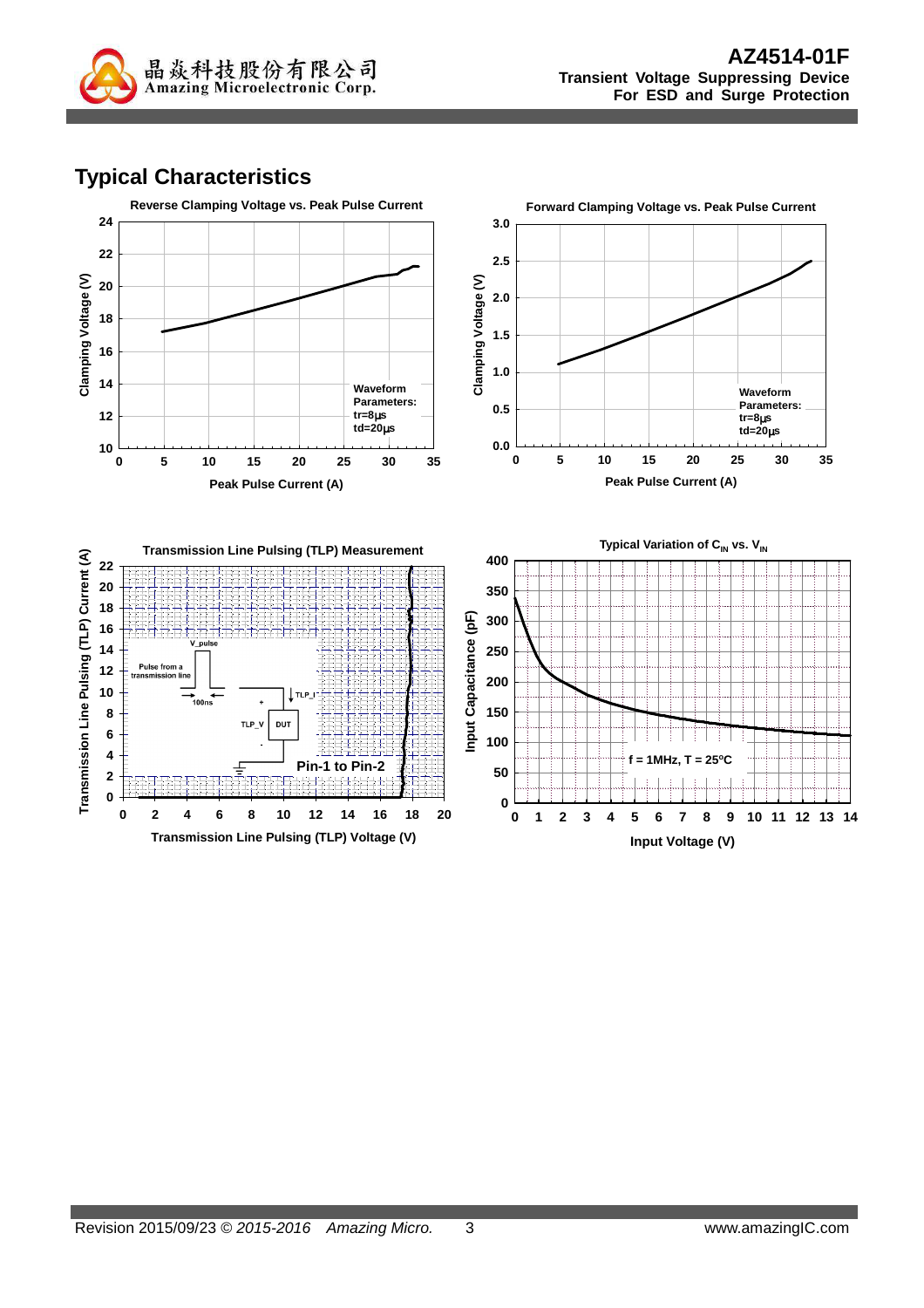

# **Applications Information**

The AZ4514-01F is designed to protect one line against System ESD/EFT/Lightning pulses by clamping them to an acceptable reference.

The usage of the AZ4514-01F is shown in Fig. 1. Protected lines, such as data lines, control lines, or power lines, are connected at pin 1. The pin 2 should be connected directly to a ground plane on the board. All path lengths connected to the pins of AZ4514-01F should be kept as short as possible to minimize parasitic inductance in the board traces.

In order to obtain enough suppression of ESD induced transient, good circuit board is critical. Thus, the following guidelines are recommended:

- Minimize the path length between the protected lines and the AZ4514-01F.
- Place the AZ4514-01F near the input terminals or connectors to restrict transient coupling.
- The ESD current return path to ground should be kept as short as possible.
- Use ground planes whenever possible.
- NEVER route critical signals near board edges and near the lines which the ESD transient easily injects to.



**Fig. 1**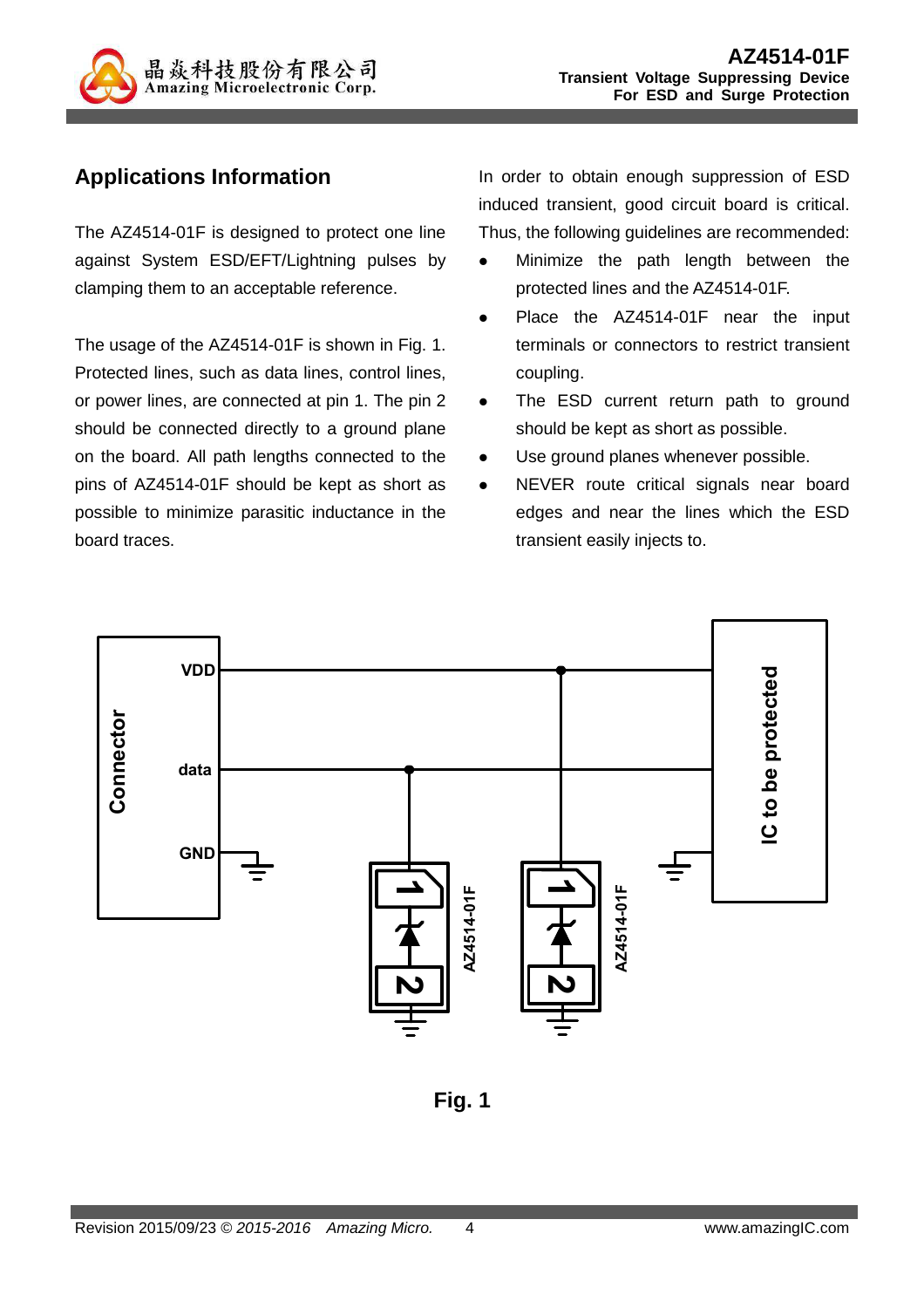

Fig. 2 shows another simplified example of using AZ4514-01F to protect the control lines, low speed data lines, and power lines from ESD transient stress.



**Fig. 2**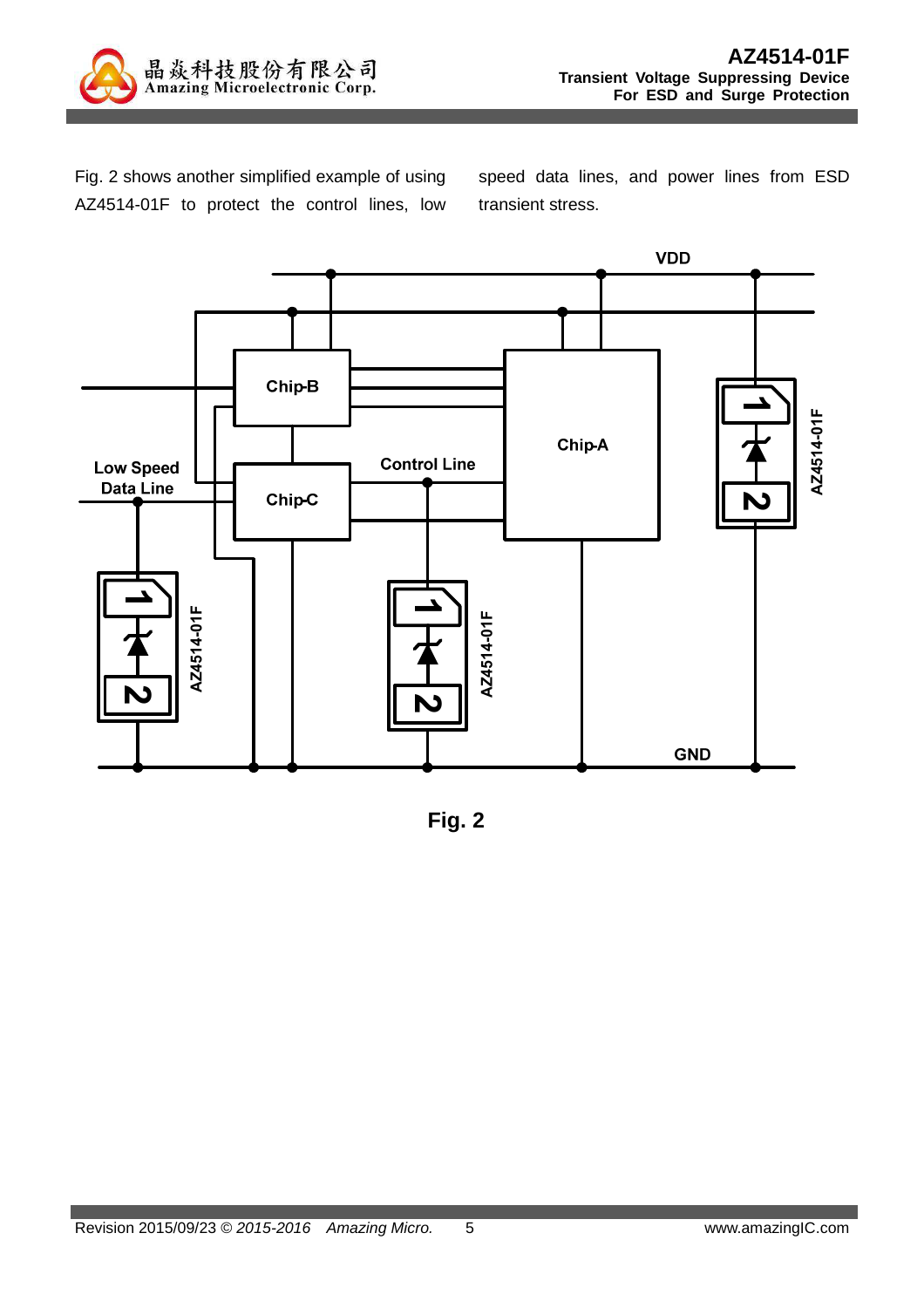

## **Mechanical Details**











**Side View**

#### **PACKAGE DIMENSIONS**

| <b>SYMBOL</b>  | <b>Millimeter</b> |                |      |  |
|----------------|-------------------|----------------|------|--|
|                | Min.              | Typ.           | Max. |  |
| A              | 0.95              | 1.00           | 1.05 |  |
| в              | 1.55              | 1.60           | 1.65 |  |
| C              | 0.75              | 0.80           | 0.85 |  |
| D              | 0.45              | 0.50           | 0.55 |  |
| D <sub>1</sub> |                   | 0.02           | 0.05 |  |
| E              |                   | <b>1.10BSC</b> |      |  |
| F              | 0.10              | 0.15           | 0.20 |  |
| Н              | 0.15              | 0.20           | 0.25 |  |
| L              | 0.35              | 0.40           | 0.45 |  |

# **LAND LAYOUT**



#### Notes:

This LAND LAYOUT is for reference purposes only. Please consult your manufacturing partners to ensure your company's PCB design guidelines are met.